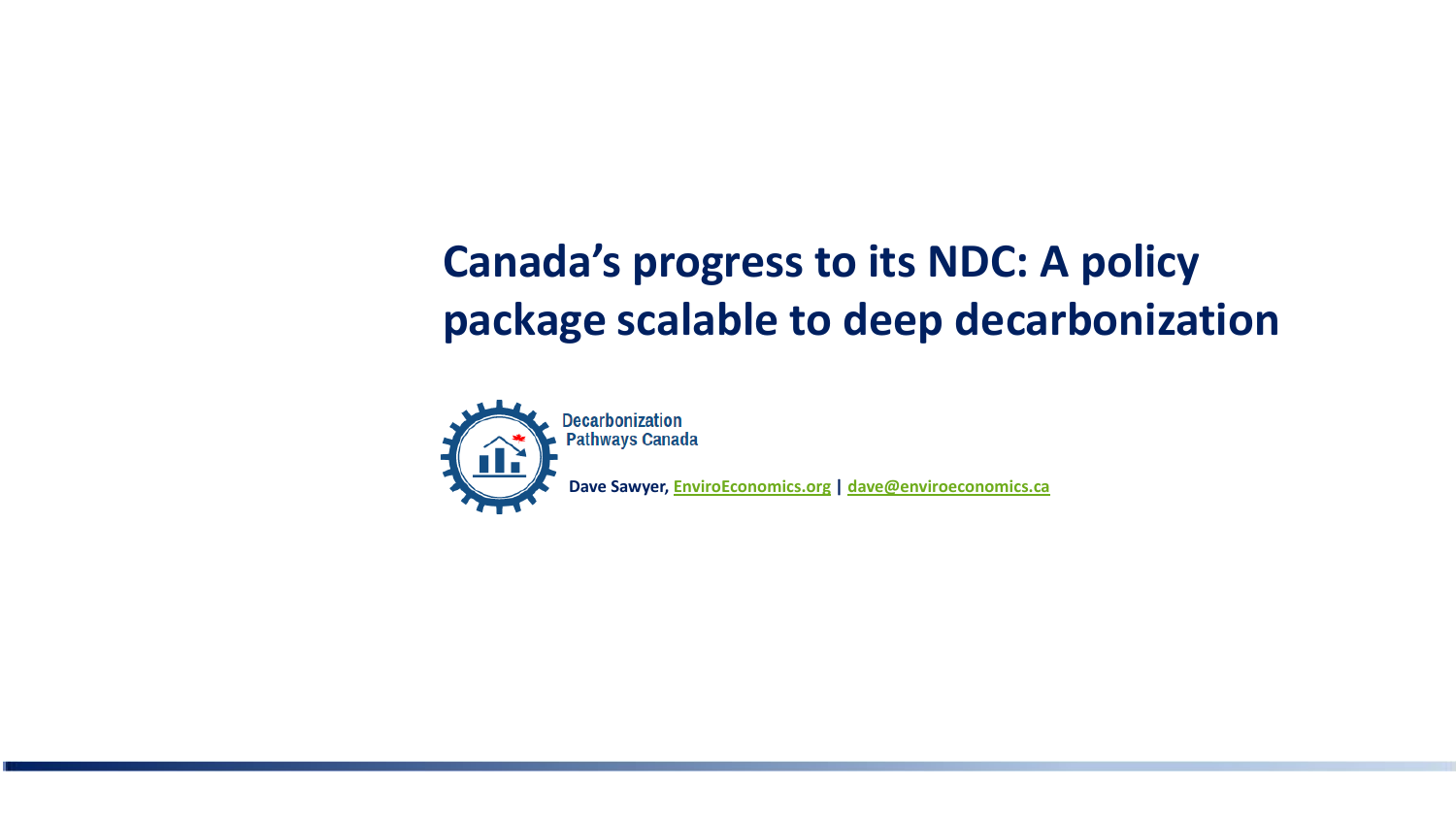# Canada's 2050 2dC Budget (?)

Decarbonization pathway to achieve global per capita GHGs of 1.7 by 2050 across all countries

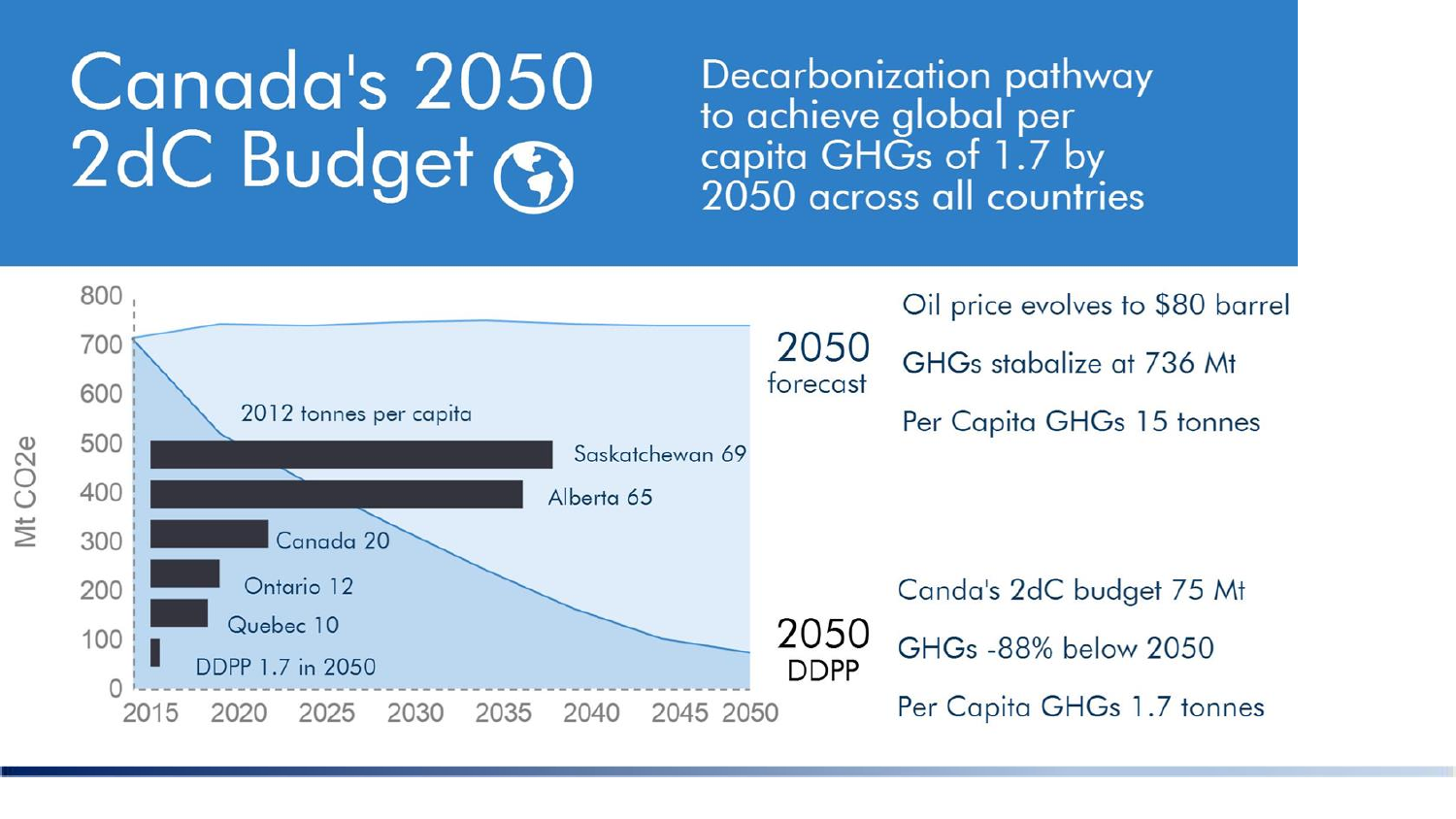#### **Decarbonization Drivers | Resilient Canadian Decarbonization Pathways**

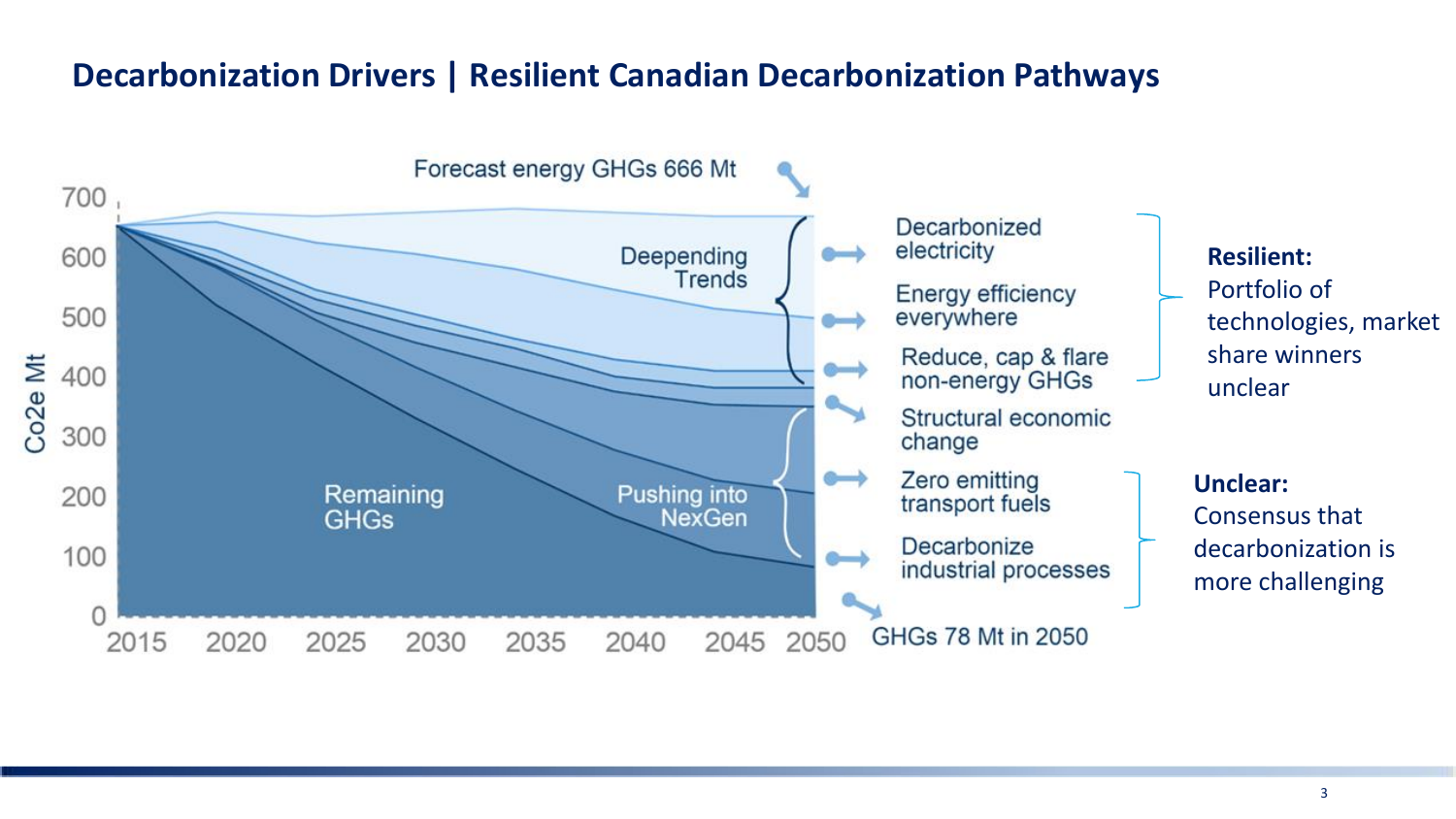## **Autonomous GHG Policy: Provinces and Federal Government**

#### **Provinces**

- BC Ctax, LCFS
- AB SGER > Climate Leadership Plan
	- \$30 Ctax/OBA; Methane, Oil sands 100 Mt cap
- SK CCUS, SK 50% renewable power
- ON coal ELEC ban, Western Climate Initiative
- QC Western Climate Initiative with California, EV
- NS renewable electricity policy
- Methane from waste regs in all provinces
- **Federal** coal generation regs and café vehicle standards

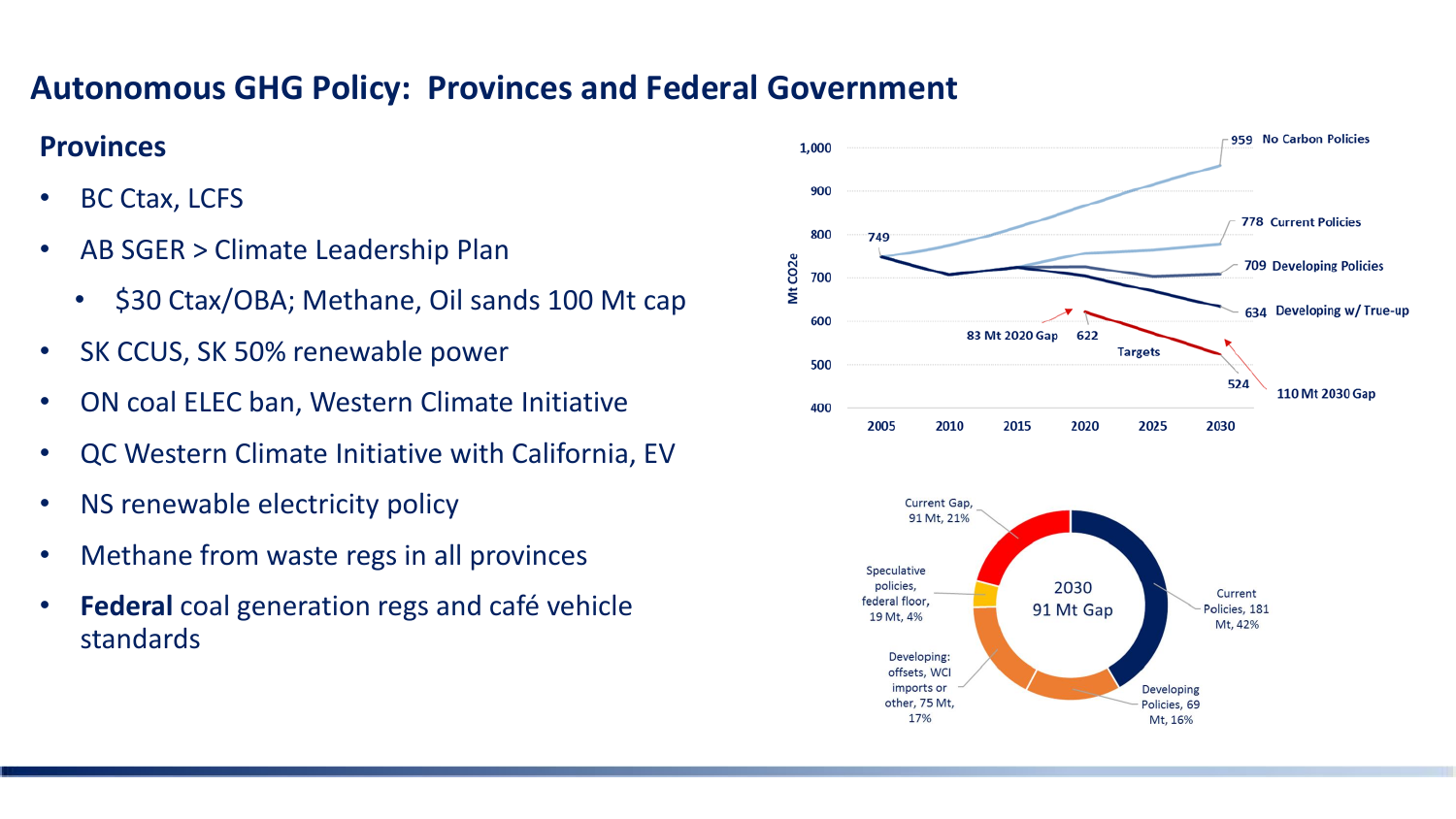

800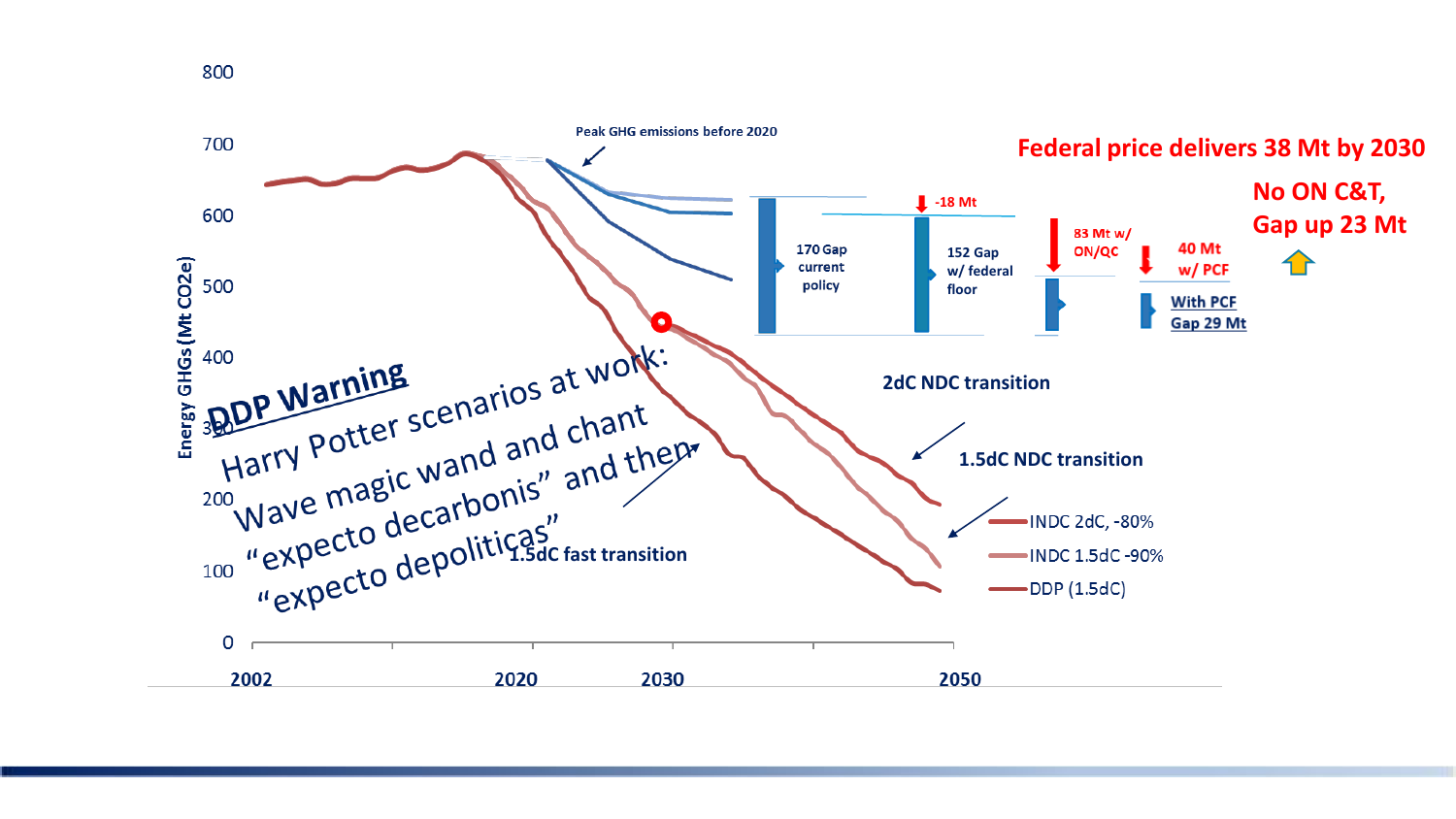#### **GHG Decline Rates for Decarbonization**

|                            | <b>Annual GHG Decline Rate (5-years)</b> |          |          | 2030 GHGs Mt | 2030 NDC Gap |
|----------------------------|------------------------------------------|----------|----------|--------------|--------------|
|                            | 2016/20                                  | 2021/25  | 2026/30  |              |              |
| <b>Current policy</b>      | $-2.19%$                                 | $-1.46%$ | $-0.87%$ | 592          | $-68$        |
| <b>NDC compliant</b>       | $-1.20%$                                 | $-2.26%$ | $-3.53%$ | 522          | 0            |
| <b>IPCC SR 15 (380 Mt)</b> | $-2.48%$                                 | $-4.36%$ | $-5.27%$ | 400          | 124          |

#### **Scale-up Current Policy to NDC (no ITMOs)**



|               | <b>AAGR%</b> |                 |  |  |
|---------------|--------------|-----------------|--|--|
|               |              | 2018-22 2022-30 |  |  |
| <b>GHGs</b>   | $-2.1%$      | $-3.0%$         |  |  |
| <b>CPrice</b> | 47%          | 20%             |  |  |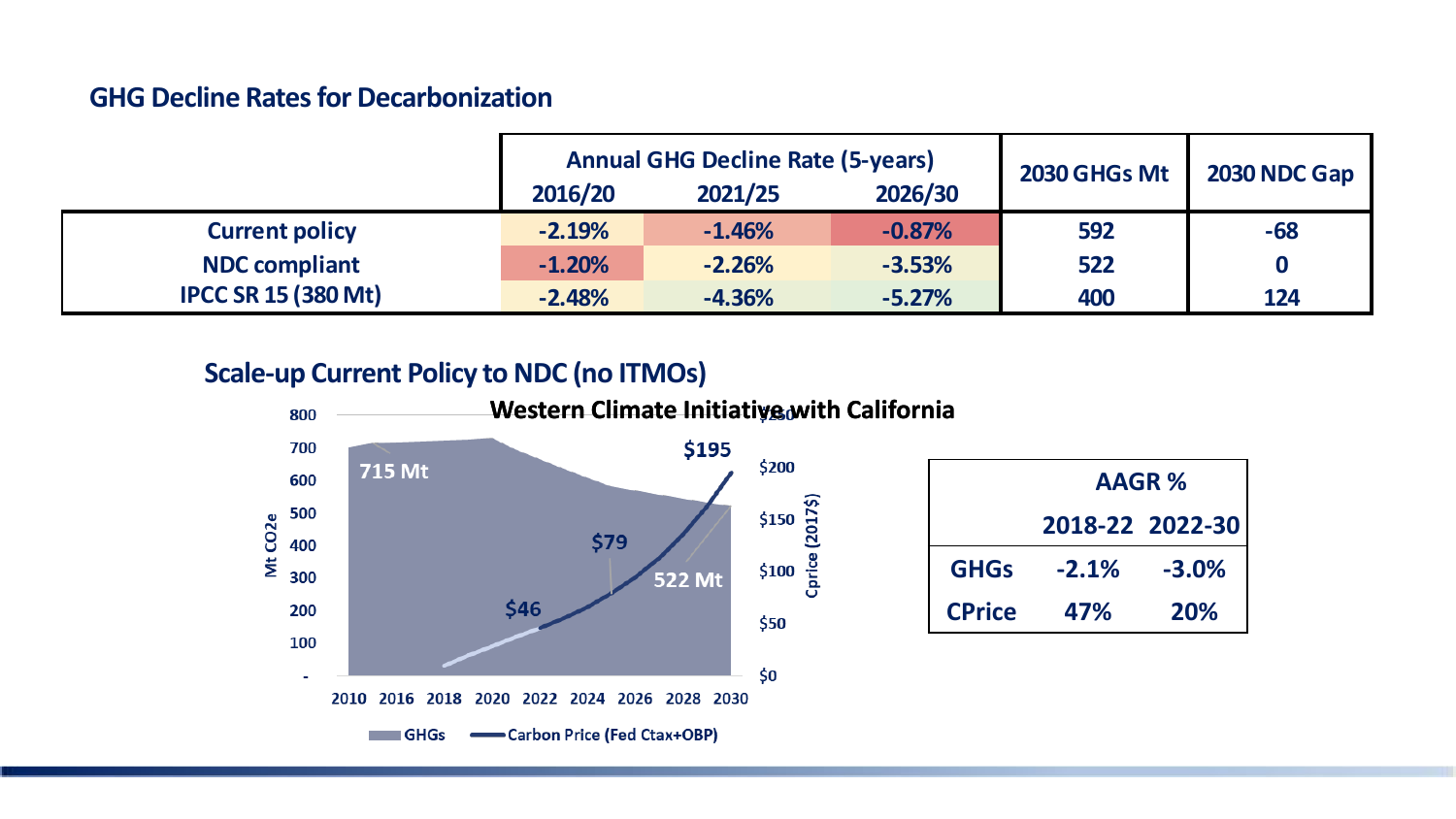#### **Industry Carbon Pricing Opportunities, Alberta Electricity**

#### **Modelled GHGs**



AB ELEC GHGs and Gernation Mix

#### **Historical GHG Intensity Electricity**



Source: AESO data accessed via NRGStream. Calculations and graph by Andrew Leach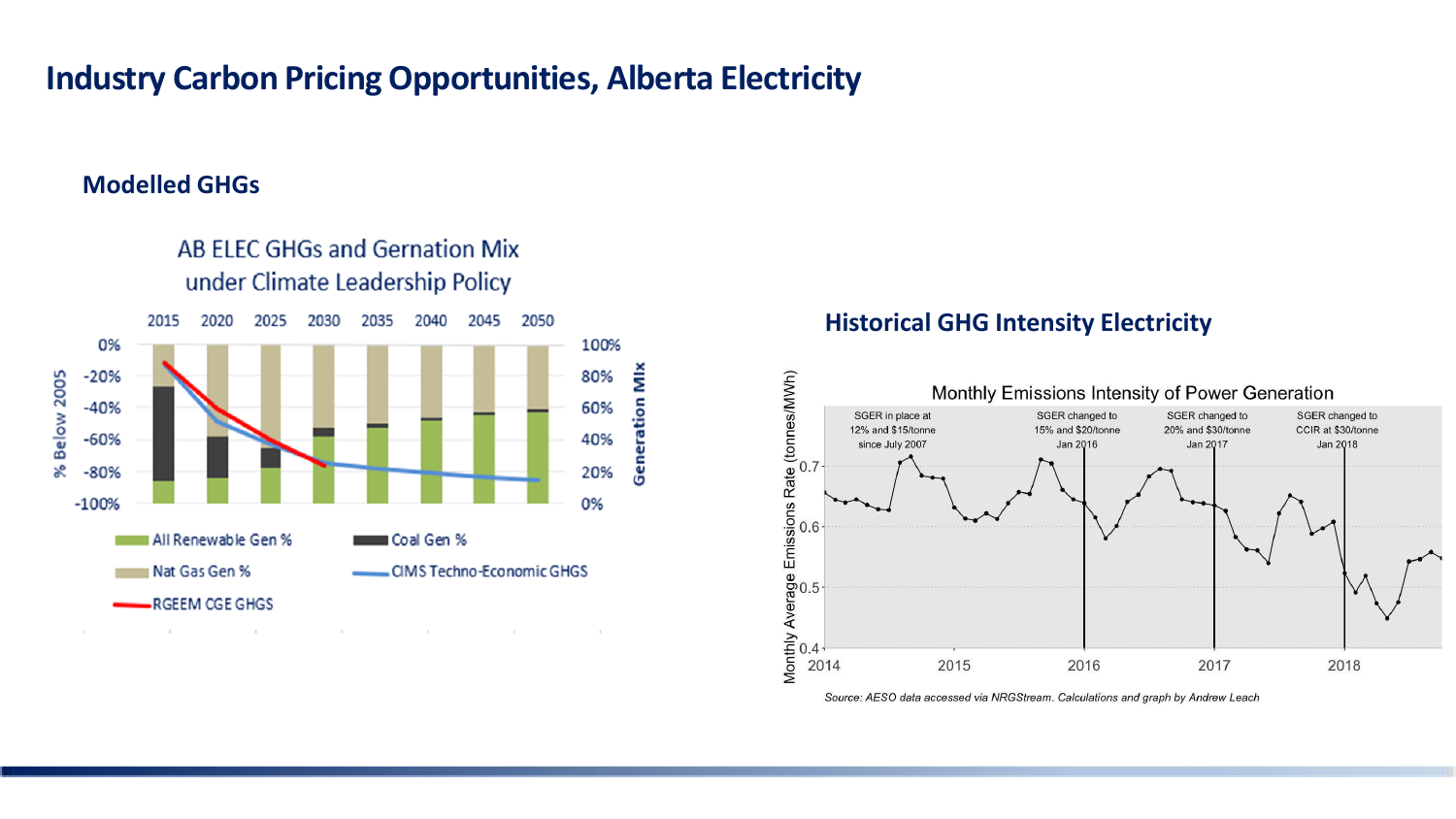#### **Carbon Taxes and Politicians Avoiding Taxes with Bad Policy**



Mt CO2-eq Reduced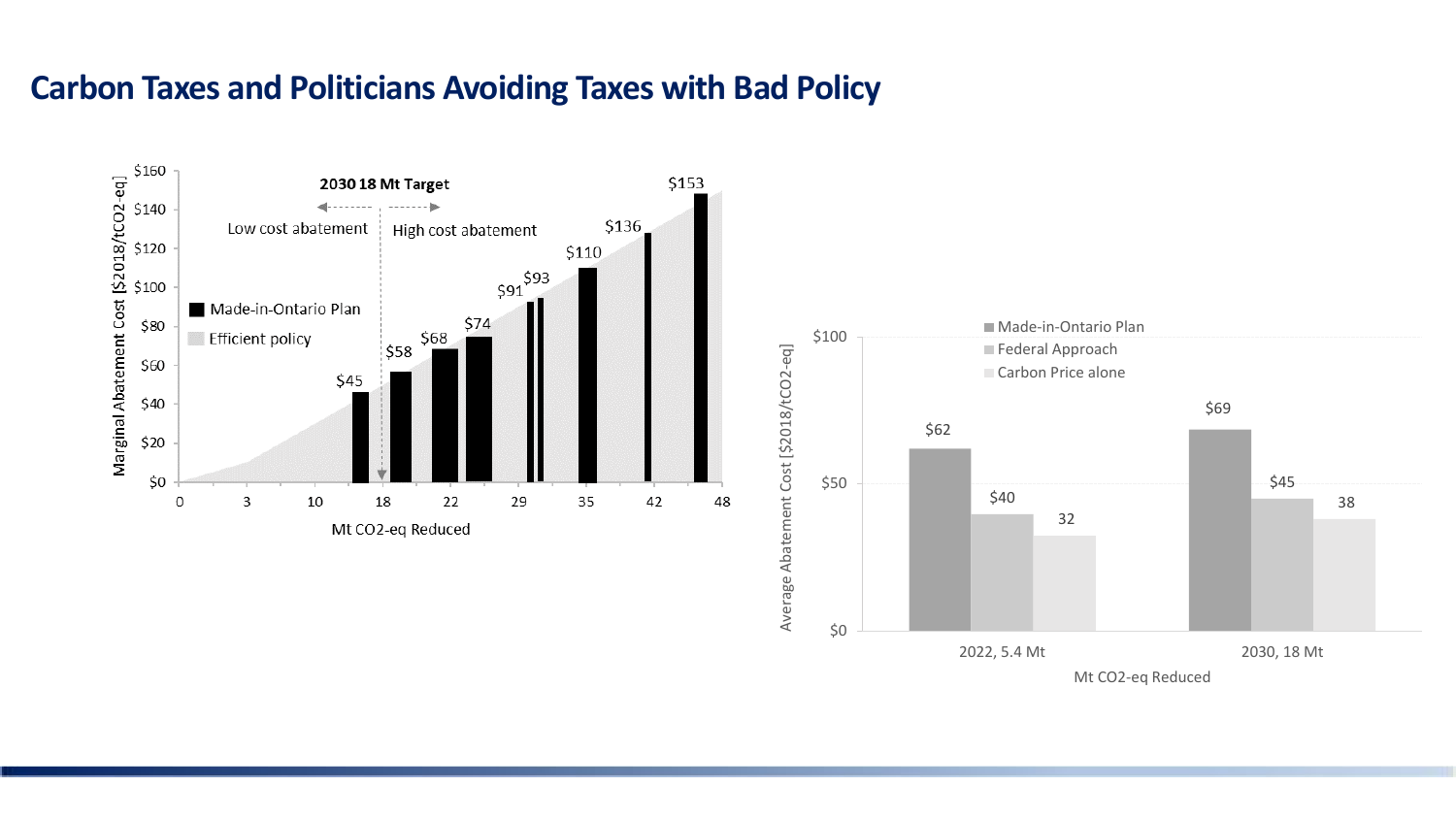### **Competitiveness and the United States**